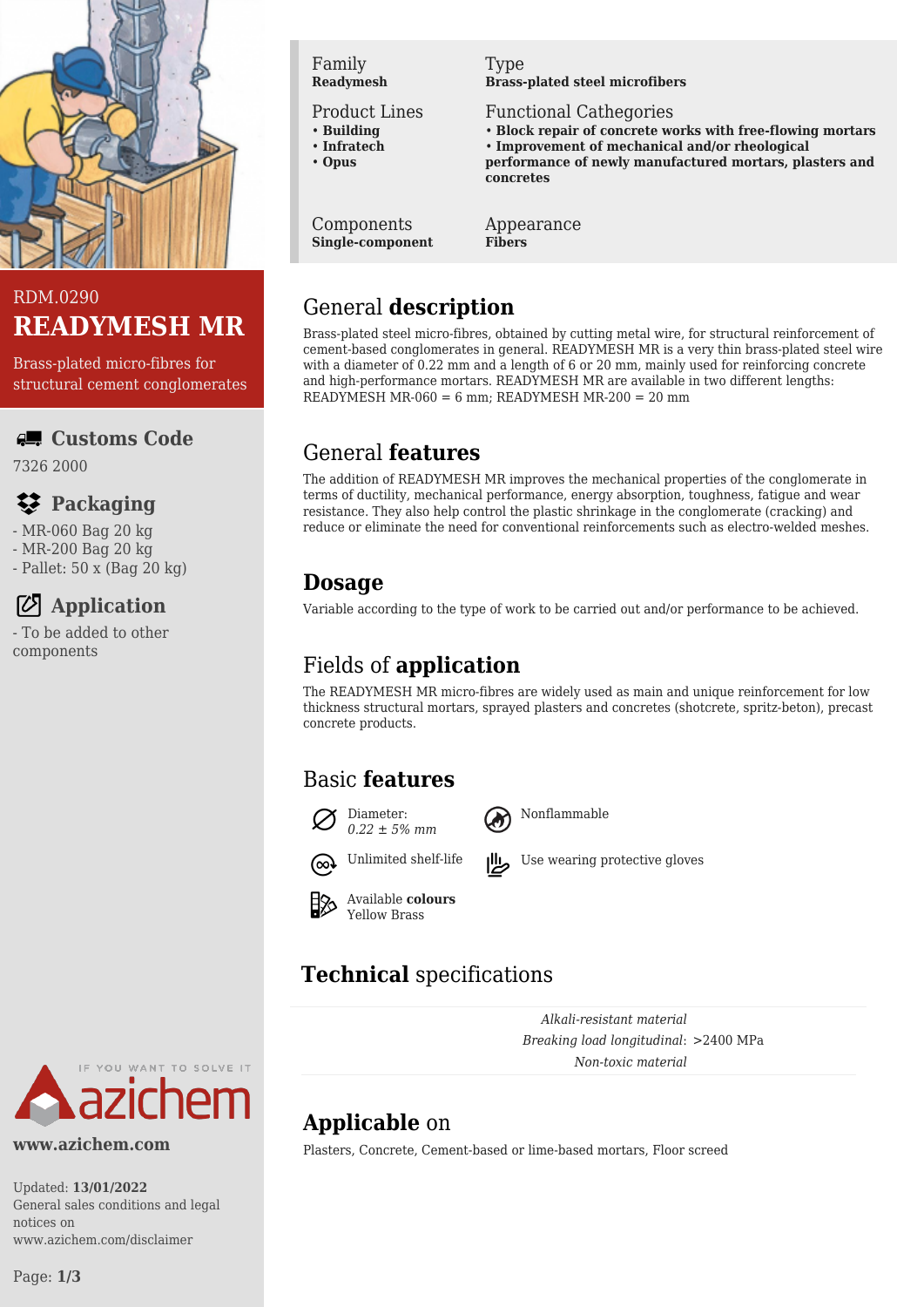#### **Instructions** for use

READYMESH MR fibres will be added to the conglomerate during mixing in a gradual manner, avoiding immediate introduction of the whole quantity of fibre required. Having introduced the READYMESH MR fibre, continue with mixing for at least another 3 minutes so that the distribution is uniform in the mixture.

#### **Storage** and preservation

Avoid contact between the product and acid substances.



Technical characteristics of Azichem Srl READYMESH MR fibers:

| <b>Fiber model</b>  | <b>READYMESH MR-060</b> | <b>READYMESH MR-200</b> |
|---------------------|-------------------------|-------------------------|
| <b>Fiber length</b> | $6 \text{ mm}$          | $20 \text{ mm}$         |
| Dimensional ratio   |                         | 90                      |
| Number of filmanets | $\sim$ 435'000 nr/kg    | $\sim$ 130'000 nr/kg    |

#### Warnings, Precautions and **Ecology**

The general information, along with any instructions and recommendations for use of this product, including in this data sheet and eventually provided verbally or in writing, correspond to the present state of our scientific and practical knowledge.

Any technical and performance data reported is the result of laboratory tests conducted in a controlled environment and thus may be subject to modification in relation to the actual conditions of implementation.

Azichem Srl does not assume any liability arising from inadequate characteristics related to improper use of the product or connected to defects arising from factors or elements unrelated to the quality of the product, including improper storage.

Those wishing to utilise the product are required to determine prior to use whether or not the same is suitable for the intended use, assuming all consequent responsibility.

The technical and characteristic details contained in this data sheet shall be updated periodically. For consultation in real time, please visit the website: www.azichem.com. The date of revision is indicated in the space to the side. The current edition cancels out and replaces any previous version.

Please note that the user is required to read the latest Safety Data Sheet for this product, containing chemical-physical and toxicological data, risk phrases and other information regarding the safe transport, use and disposal of the product and its packaging. For consultation, please visit: www.azichem.com.

It is forbidden to dispose of the product and/or packaging in the environment.



**www.azichem.com**

Updated: **13/01/2022** General sales conditions and legal notices on www.azichem.com/disclaimer